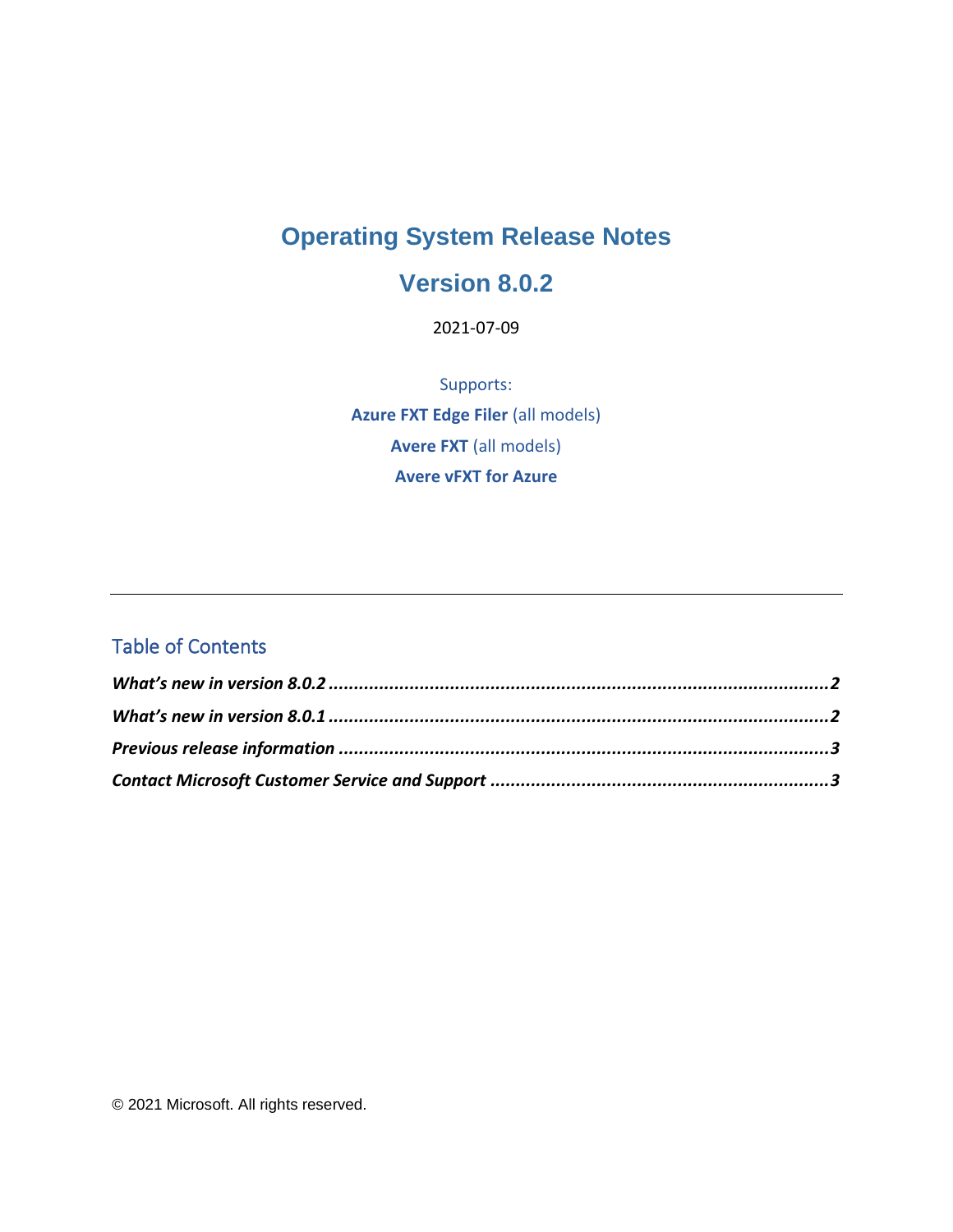# <span id="page-1-0"></span>**What's new in version 8.0.2**

Fixed a problem with statistics retrieval that could cause Azure HPC Cache to show incorrect values in the cache metrics charts. (10118638, 10228055)

### <span id="page-1-1"></span>**What's new in version 8.0.1**

#### **Resolved issues**

| <b>Filesystem</b> |  |
|-------------------|--|
|-------------------|--|

| 9599257        | Fixed a problem in high availability code that could cause a service restart.                                                                                                                                                                                                                                                                                                                                                                                                                                                 |
|----------------|-------------------------------------------------------------------------------------------------------------------------------------------------------------------------------------------------------------------------------------------------------------------------------------------------------------------------------------------------------------------------------------------------------------------------------------------------------------------------------------------------------------------------------|
| 9649090        | Added better tracking for cloud snapshot cleanup progress.                                                                                                                                                                                                                                                                                                                                                                                                                                                                    |
| 9880987        | Fixed a problem that caused the cache to only free half the space when removing<br>very large files (over 8 GB) from the cache.                                                                                                                                                                                                                                                                                                                                                                                               |
| <b>General</b> |                                                                                                                                                                                                                                                                                                                                                                                                                                                                                                                               |
| 9500936        | Fixed a bug that could cause a cache to repeatedly toggle between degraded and<br>healthy state when there was a misconfiguration in the LDAP user/group download<br>setting.                                                                                                                                                                                                                                                                                                                                                 |
| 9747498        | Updated code to make sure that stale "reformat requested" marker files are ignored<br>during a service restart. Before this change, it was possible for a cluster to go into a<br>state where disks were incorrectly marked as bad and manual intervention was<br>needed.                                                                                                                                                                                                                                                     |
| 9751092        | Applied a bug fix in the FreeBSD HyperV drivers to prevent a possible kernel panic<br>during device detach/attach events.                                                                                                                                                                                                                                                                                                                                                                                                     |
| 9850650        | Addressed a defect where the XML-RPC method corefiler.create did not<br>detect that a new core filer was a duplicate of an existing core filer based on IP<br>address comparison.                                                                                                                                                                                                                                                                                                                                             |
| 9884334        | Increased the amount of memory reserved for the file system on FXT 6400 nodes to<br>avoid memory swapping.                                                                                                                                                                                                                                                                                                                                                                                                                    |
| <b>SMB</b>     |                                                                                                                                                                                                                                                                                                                                                                                                                                                                                                                               |
| 7054989        | Addressed a defect where an invalid snapshot database could trigger a filesystem<br>service process restart with an associated core file. Exception handling was added to<br>the snapshot database read to prevent the process restart.<br>This work item also modified the SMB snapshot poller to enable additional checks on<br>OS file system writes, log snapshot database read/write errors, and verify the<br>integrity of a newly written snapshot database file before distribution to other nodes in<br>the cluster. |